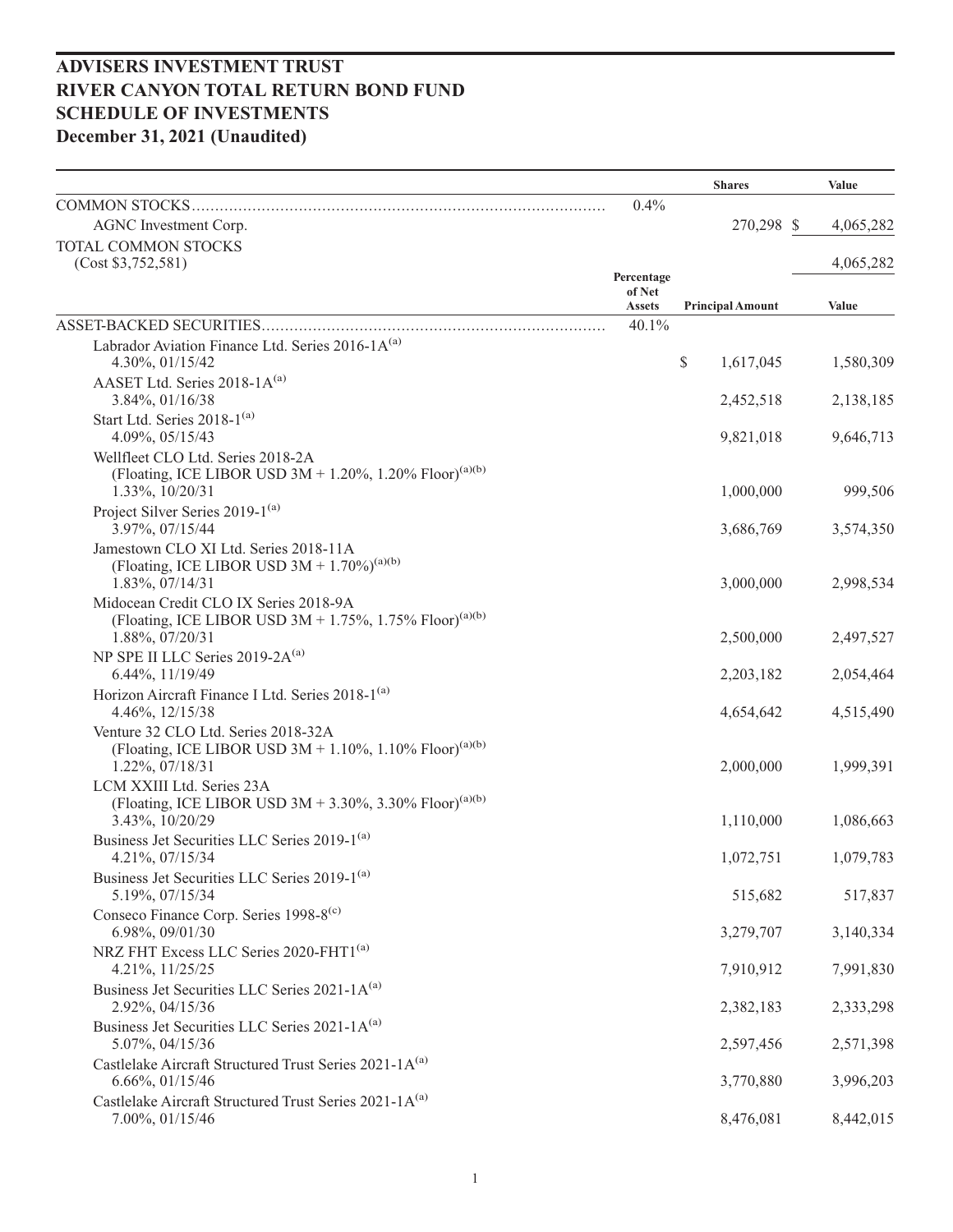|                                                                                                                                                | Percentage<br>of Net<br><b>Assets</b> | <b>Principal Amount</b> | Value      |
|------------------------------------------------------------------------------------------------------------------------------------------------|---------------------------------------|-------------------------|------------|
| Conn's Receivables Funding LLC Series 2020-A <sup>(a)</sup>                                                                                    |                                       |                         |            |
| 4.20%, 06/16/25                                                                                                                                |                                       | \$<br>2,247,625 \$      | 2,256,961  |
| Oasis Securitization Funding LLC Series 2021-1A(a)<br>2.58%, 02/15/33                                                                          |                                       | 1,224,533               | 1,224,779  |
| Bain Capital Credit CLO Ltd. Series 2021-3A<br>(Floating, ICE LIBOR USD 3M + 6.50%, 6.50% Floor) <sup>(a)(b)</sup><br>6.69%, 07/24/34          |                                       | 2,875,000               | 2,877,266  |
| Barings CLO Ltd. Series 2019-2A<br>(Floating, ICE LIBOR USD 3M + 3.40%, 3.40% Floor) <sup>(a)(b)</sup><br>3.52%, 04/15/36                      |                                       | 2,000,000               | 2,002,645  |
| Barings CLO Ltd. Series 2019-2A<br>(Floating, ICE LIBOR USD 3M + 6.78%, 6.78% Floor) <sup>(a)(b)</sup><br>6.90%, 04/15/36                      |                                       | 2,350,000               | 2,349,881  |
| BlueMountain CLO XXXI Ltd. Series 2021-31A<br>(Floating, ICE LIBOR USD 3M + 6.53%, 6.53% Floor) <sup>(a)(b)</sup><br>6.65%, 04/19/34           |                                       | 1,500,000               | 1,499,929  |
| CIFC Funding Ltd. Series 2021-3A<br>(Floating, ICE LIBOR USD 3M + 3.00%, 3.00% Floor) <sup>(a)(b)</sup><br>3.12%, 07/15/36                     |                                       | 5,250,000               | 5,209,113  |
| CIFC Funding Ltd. Series 2021-3A<br>(Floating, ICE LIBOR USD 3M + 6.40%, 6.40% Floor) <sup>(a)(b)</sup><br>6.52%, 07/15/36                     |                                       | 4,500,000               | 4,451,056  |
| CIFC Funding Ltd. Series 2021-5A<br>(Floating, ICE LIBOR USD 3M + 3.25%, 3.25% Floor) <sup>(a)(b)</sup><br>3.37%, 07/15/34                     |                                       | 3,250,000               | 3,258,365  |
| CIFC Funding Ltd. Series 2021-5A<br>(Floating, ICE LIBOR USD 3M + 6.50%, 6.50% Floor) <sup>(a)(b)</sup><br>6.62%, 07/15/34                     |                                       | 3,000,000               | 2,988,892  |
| Capital Funding Mortgage Trust Series 2021-20<br>(Floating, ICE LIBOR USD $1M + 3.00\%$ , 4.25% Floor) <sup>(a)(b)</sup><br>4.25%, 05/28/24    |                                       | 11,750,000              | 11,851,153 |
| MAPS Ltd. Series 2019-1A(a)<br>4.46%, 03/15/44                                                                                                 |                                       | 1,884,799               | 1,852,359  |
| Madison Park Funding XLV Ltd. Series 2020-45A<br>(Floating, ICE LIBOR USD $3M + 3.15\%$ , $3.15\%$ Floor) <sup>(a)(b)</sup><br>3.27%, 07/15/34 |                                       | 1,500,000               | 1,504,692  |
| Madison Park Funding XLV Ltd. Series 2020-45A<br>(Floating, ICE LIBOR USD 3M + 6.35%, 6.35% Floor) <sup>(a)(b)</sup><br>6.47%, 07/15/34        |                                       | 2,000,000               | 1,971,033  |
| Madison Park Funding LI Ltd. Series 2021-51A<br>(Floating, ICE LIBOR USD 3M + 3.05%, 3.05% Floor) <sup>(a)(b)</sup><br>3.20%, 07/19/34         |                                       | 4,900,000               | 4,907,777  |
| OHA Credit Funding 6 Ltd. Series 2020-6A<br>(Floating, ICE LIBOR USD 3M + 6.25%, 6.25% Floor) <sup>(a)(b)</sup><br>6.38%, 07/20/34             |                                       | 4,000,000               | 3,898,554  |
| OHA Credit Funding 6 Ltd. Series 2020-6A<br>(Floating, ICE LIBOR USD $3M + 3.15\%$ , 3.15% Floor) <sup>(a)(b)</sup><br>3.28%, 07/20/34         |                                       | 4,000,000               | 3,999,952  |
| OHA Credit Funding 9 Ltd. Series 2021-9A<br>(Floating, ICE LIBOR USD 3M + 6.25%, 6.25% Floor) <sup>(a)(b)</sup><br>6.43%, 07/19/35             |                                       | 1,500,000               | 1,461,982  |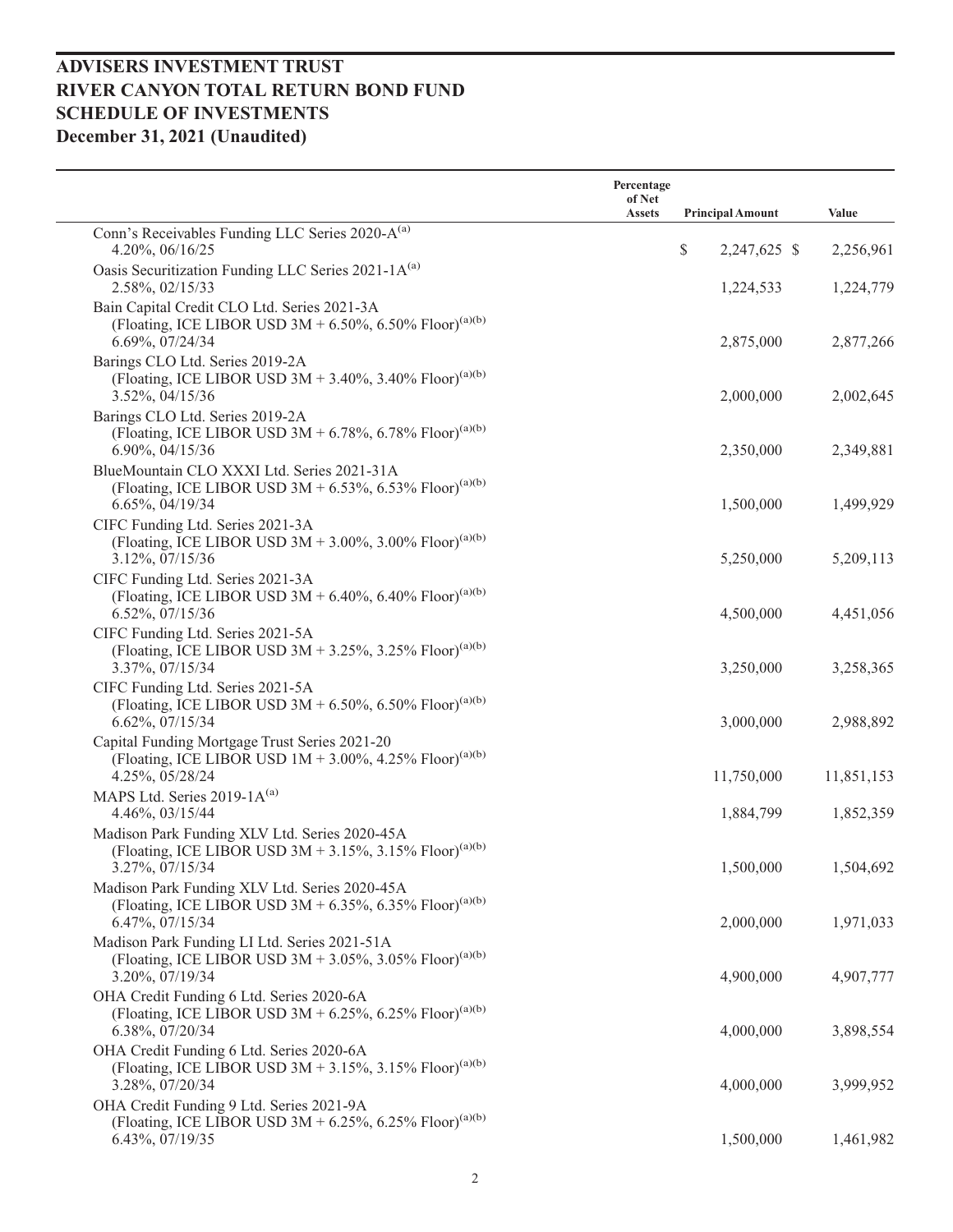|                                                                                                                                                                | Percentage<br>of Net |                         |            |
|----------------------------------------------------------------------------------------------------------------------------------------------------------------|----------------------|-------------------------|------------|
|                                                                                                                                                                | <b>Assets</b>        | <b>Principal Amount</b> | Value      |
| Sound Point CLO XXX Ltd. Series 2021-2A<br>(Floating, ICE LIBOR USD 3M + 3.35%, 3.35% Floor) <sup>(a)(b)</sup><br>3.47%, 07/25/34                              |                      | \$<br>$4,000,000$ \$    | 4,003,329  |
| Sound Point CLO XXX Ltd. Series 2021-2A<br>(Floating, ICE LIBOR USD 3M + 6.36%, 6.36% Floor) <sup>(a)(b)</sup><br>6.48%, 07/25/34                              |                      | 8,500,000               | 8,417,729  |
| CARLYLE U.S. CLO Ltd. Series 2020-1A<br>(Floating, ICE LIBOR USD 3M + 6.25%, 6.25% Floor) <sup>(a)(b)</sup><br>6.38%, 07/20/34                                 |                      | 2,500,000               | 2,499,887  |
| Castlelake Aircraft Structured Trust Series 2017-1R(a)<br>2.74%, 08/15/41                                                                                      |                      | 7,987,802               | 7,887,824  |
| Castlelake Aircraft Structured Trust Series 2017-1R(a)<br>3.92%, 08/15/41                                                                                      |                      | 3,993,774               | 3,944,873  |
| Castlelake Aircraft Structured Trust Series 2017-1R(a)<br>6.50%, 08/15/41                                                                                      |                      | 3,874,950               | 3,821,249  |
| Skyline Aircraft Series 2006-S3 <sup>(d)</sup><br>6.17%, 08/17/33                                                                                              |                      | 5,165,906               | 5,050,190  |
| Sound Point CLO XXXI Ltd. Series 2021-3A<br>(Floating, ICE LIBOR USD 3M + 3.25%, 3.25% Floor) <sup>(a)(b)</sup><br>3.38%, 10/25/34                             |                      | 2,750,000               | 2,750,215  |
| Sound Point CLO XXXI Ltd. Series 2021-3A<br>(Floating, ICE LIBOR USD 3M + 6.61%, 6.61% Floor) <sup>(a)(b)</sup><br>6.74%, 10/25/34                             |                      | 3,000,000               | 2,969,965  |
| Voya CLO Ltd. Series 2017-1A<br>(Floating, ICE LIBOR USD $3M + 3.33\%$ ) <sup>(a)(b)</sup><br>3.45%, 04/17/30                                                  |                      | 2,000,000               | 1,956,425  |
| Aaset Trust Series 2021-1A(a)<br>2.95%, 11/16/41                                                                                                               |                      | 4,912,685               | 4,777,119  |
| Aaset Trust Series 2021-1A(a)<br>3.80%, 11/16/41                                                                                                               |                      | 9,817,042               | 9,279,891  |
| Bain Capital Credit CLO Ltd. Series 2021-7A<br>(Floating, ICE LIBOR USD $3M + 3.25\%$ , 3.25% Floor) <sup>(a)(b)</sup><br>3.62%, 01/22/35                      |                      | 4,150,000               | 4,150,321  |
| Clsec Holdings 22t LLC Series 2021-1<br>6.17%, 05/11/37                                                                                                        |                      | 14,954,013              | 15,002,057 |
| Credit Suisse Mortgage Capital Certificates Series 2021-4SZN<br>(Floating, U.S. 30-Day Average SOFR + 3.97%, 4.07% Floor) <sup>(a)(b)</sup><br>4.07%, 11/15/23 |                      | 37,500,000              | 37,500,000 |
| CARLYLE US CLO Ltd. Series 2019-3A<br>(Floating, ICE LIBOR USD 3M + 3.20%, 3.20% Floor) <sup>(a)(b)</sup><br>3.42%, 10/20/32                                   |                      | 4,000,000               | 4,000,256  |
| ICG U.S. CLO Ltd. Series 2020-1A<br>(Floating, ICE LIBOR USD 3M + 3.60%, 3.60% Floor) <sup>(a)(b)</sup><br>3.72%, 01/20/35                                     |                      | 3,000,000               | 3,000,160  |
| KKR CLO Ltd. Series 37A<br>(Floating, ICE LIBOR USD 3M + 3.35%, 3.35% Floor) <sup>(a)(b)</sup><br>3.60%, 01/20/35                                              |                      | 5,000,000               | 5,000,000  |
| MRA Issuance Trust Series 2021-EBO1<br>(Floating, ICE LIBOR USD $1M + 1.75\%$ , 1.75% Floor) <sup>(a)(b)</sup><br>1.85%, 04/15/22                              |                      | 42,000,000              | 42,040,589 |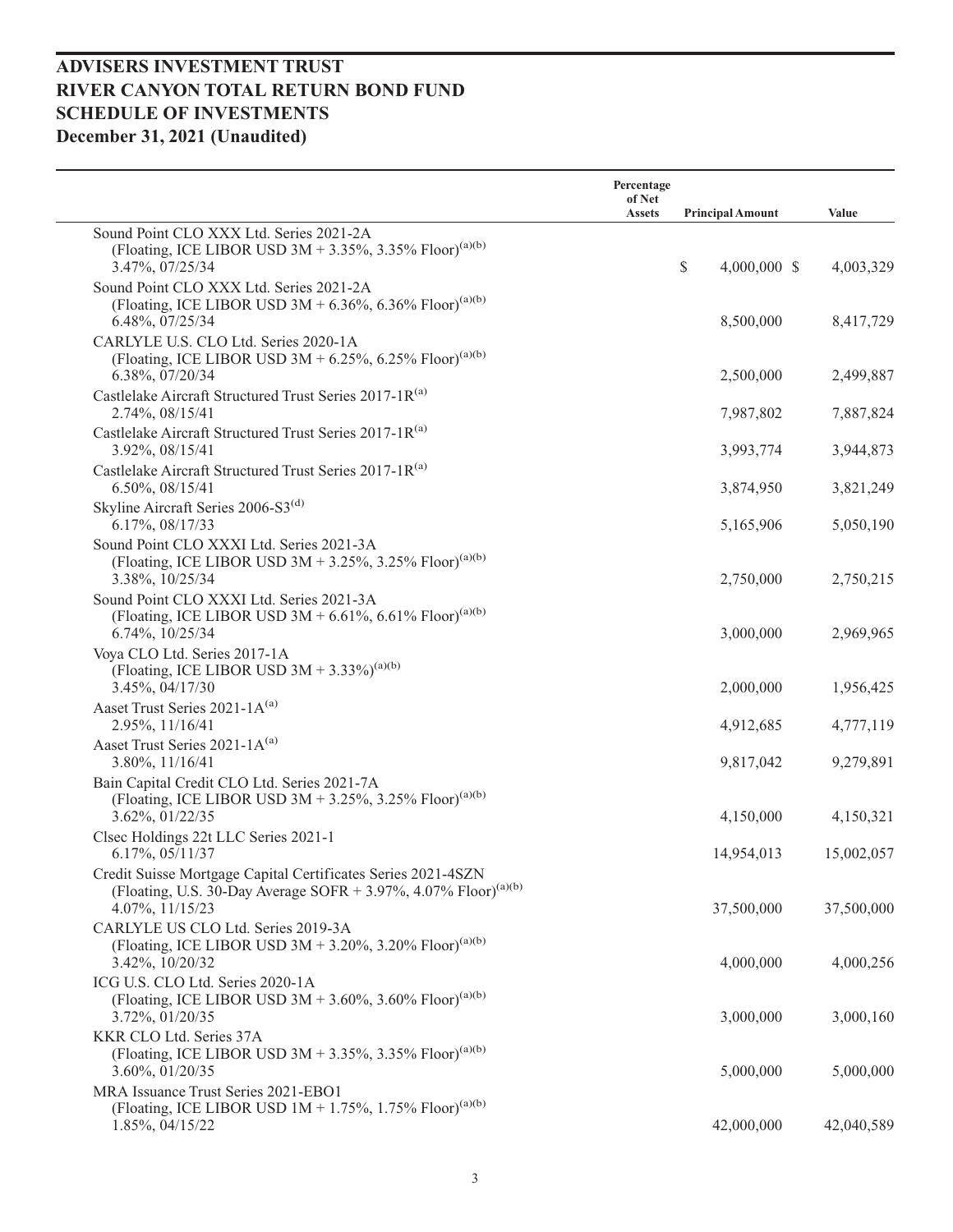|                                                                                                                                              | Percentage<br>of Net<br><b>Assets</b> | <b>Principal Amount</b> | Value       |
|----------------------------------------------------------------------------------------------------------------------------------------------|---------------------------------------|-------------------------|-------------|
| M360 Ltd. Series 2021-CRE3                                                                                                                   |                                       |                         |             |
| (Floating, ICE LIBOR USD $1M + 2.25\%$ , 2.25% Floor) <sup>(a)(b)</sup><br>2.35%, 11/22/38                                                   |                                       | \$<br>11,000,000 \$     | 10,973,996  |
| M360 Ltd. Series 2021-CRE3                                                                                                                   |                                       |                         |             |
| (Floating, ICE LIBOR USD $1M + 3.00\%$ , 3.00% Floor) <sup>(a)(b)</sup><br>3.10%, 11/22/38                                                   |                                       | 15,150,000              | 15,095,825  |
| M360 Ltd. Series 2021-CRE3<br>(Floating, ICE LIBOR USD $1M + 3.75\%$ , 3.75% Floor) <sup>(a)(b)</sup><br>3.85%, 11/22/38                     |                                       | 18,425,000              | 18,336,726  |
| Madison Park Funding LIX Ltd. Series 2021-59A<br>(Floating, ICE LIBOR USD 3M + 3.00%, 3.00% Floor) <sup>(a)(b)</sup><br>3.25%, 01/18/34      |                                       | 3,000,000               | 3,000,000   |
| NRZ Excess Spread-Collateralized Notes Series 2021-GTN1 <sup>(a)</sup><br>3.47%, 11/25/26                                                    |                                       | 14,383,240              | 14,314,431  |
| Oasis Securitization Funding LLC Series 2021-2A <sup>(a)</sup>                                                                               |                                       |                         |             |
| 2.14%, 10/15/33                                                                                                                              |                                       | 12,377,796              | 12,354,589  |
| Octagon Investment Partners 48 Ltd. Series 2020-3A<br>(Floating, ICE LIBOR USD 3M + 3.10%, 3.10% Floor) <sup>(a)(b)</sup><br>3.23%, 10/20/34 |                                       | 1,200,000               | 1,200,091   |
| Sound Point CLO XXVII Ltd. Series 2020-2A                                                                                                    |                                       |                         |             |
| (Floating, ICE LIBOR USD 3M + 3.35%, 3.35% Floor) <sup>(a)(b)</sup><br>3.47%, 10/25/34                                                       |                                       | 5,000,000               | 4,999,963   |
| Sound Point CLO XXVII Ltd. Series 2020-2A<br>(Floating, ICE LIBOR USD 3M + 6.56%, 6.56% Floor) <sup>(a)(b)</sup><br>6.68%, 10/25/34          |                                       | 3,300,000               | 3,267,359   |
| VMC Finance LLC Series 2021-HT1<br>(Floating, ICE LIBOR USD $1M + 4.50\%$ , 4.50% Floor) <sup>(a)(b)</sup><br>4.60%, 01/18/37                |                                       | 45,500,000              | 45,386,828  |
| TOTAL ASSET-BACKED SECURITIES                                                                                                                |                                       |                         |             |
| (Cost \$420,488,116)                                                                                                                         |                                       |                         | 419,712,106 |
|                                                                                                                                              | 0.3%                                  |                         |             |
| Mallinckrodt International Finance S.A.<br>3.00%, 02/28/22                                                                                   |                                       | 3,000,000               | 2,946,750   |
| <b>TOTAL BANK DEBTS</b><br>(Cost \$2,962,500)                                                                                                |                                       |                         | 2,946,750   |
|                                                                                                                                              | 3.1%                                  |                         |             |
| Surgery Center Holdings, Inc. <sup>(a)</sup><br>10.00%, 04/15/27                                                                             |                                       | 4,500,000               | 4,781,250   |
| Boeing (The) Co.<br>5.81%, 05/01/50                                                                                                          |                                       | 5,500,000               | 7,471,776   |
| Boeing (The) Co.<br>5.93%, 05/01/60                                                                                                          |                                       | 1,475,000               | 2,054,460   |
| New Residential Investment Corp. <sup>(a)</sup><br>6.25%, 10/15/25                                                                           |                                       | 10,500,000              | 10,546,515  |
| American Airlines, Inc. <sup>(a)</sup><br>5.75%, 04/20/29                                                                                    |                                       | 2,665,000               | 2,845,127   |
| LABL, Inc. <sup>(a)</sup><br>10.50%, 07/15/27                                                                                                |                                       | 4,500,000               | 4,719,375   |
| TOTAL CORPORATE BONDS<br>(Cost \$31,252,324)                                                                                                 |                                       |                         | 32,418,503  |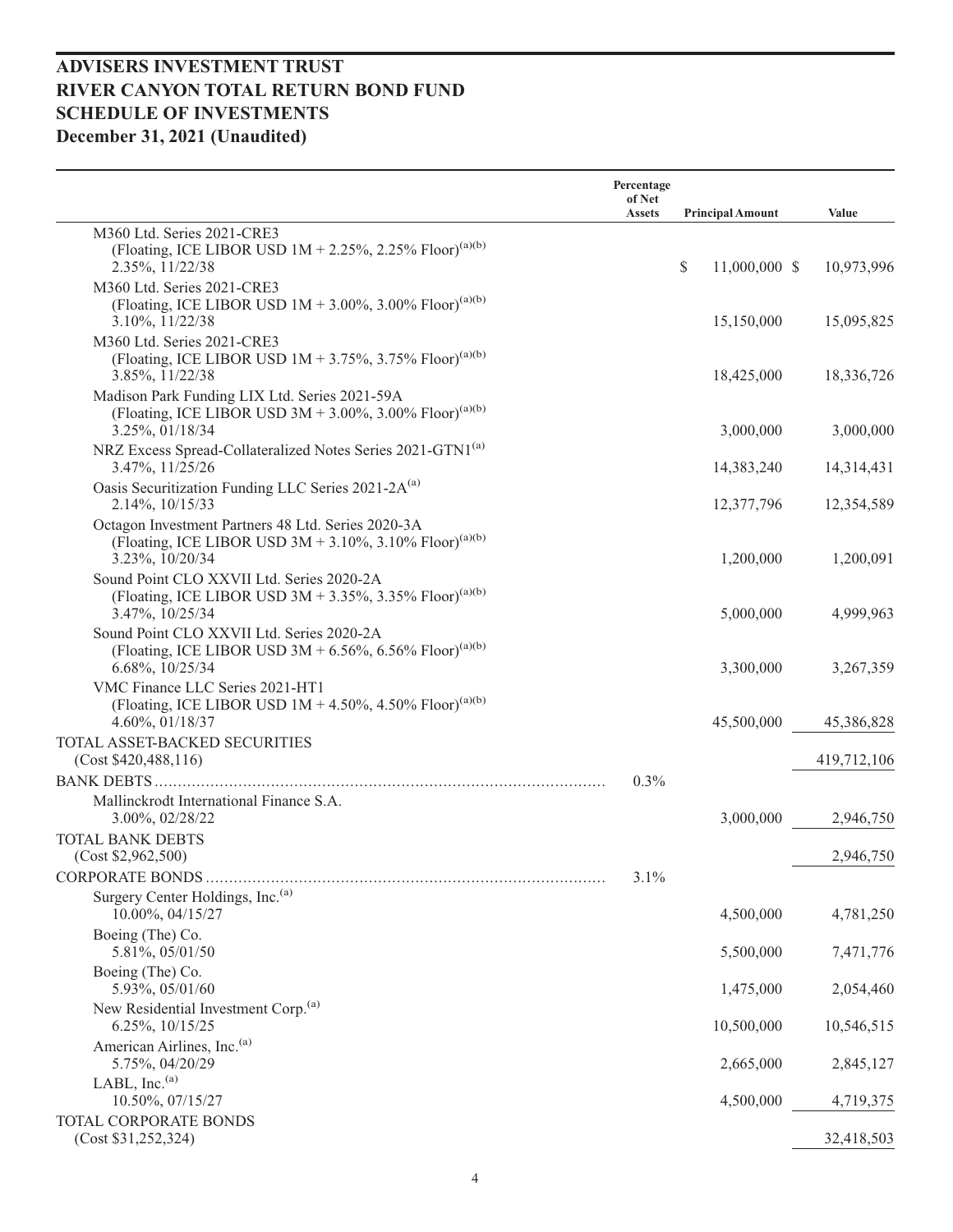|                                                                                                                                                                          | Percentage<br>of Net<br><b>Assets</b> | <b>Principal Amount</b> | Value     |
|--------------------------------------------------------------------------------------------------------------------------------------------------------------------------|---------------------------------------|-------------------------|-----------|
|                                                                                                                                                                          | 52.0%                                 |                         |           |
|                                                                                                                                                                          | 32.6%                                 |                         |           |
|                                                                                                                                                                          | 8.2%                                  |                         |           |
| Argent Securities, Inc. Asset-Backed Pass-Through Certificates Series 2005-W5<br>(Floating, ICE LIBOR USD $1M + 0.69\%$ , 0.69% Floor) <sup>(b)</sup><br>0.79%, 01/25/36 |                                       | \$<br>3,550,000 \$      | 3,947,839 |
| Bella Vista Mortgage Trust Series 2004-1<br>(Floating, ICE LIBOR USD $1M + 0.70\%$ , 0.70% Floor, 11.25% Cap) <sup>(b)</sup><br>$0.80\%, 11/20/34$                       |                                       | 205,298                 | 202,357   |
| Chase Funding Trust Series 2003-3<br>(Floating, ICE LIBOR USD $1M + 0.54\%$ , 0.54% Floor) <sup>(b)</sup><br>$0.64\%, 04/25/33$                                          |                                       | 280,355                 | 277,112   |
| Chase Funding Trust Series 2004-2<br>(Floating, ICE LIBOR USD $1M + 0.50\%$ , 0.50% Floor) <sup>(b)</sup><br>$0.60\%, 02/26/35$                                          |                                       | 1,531,944               | 1,506,836 |
| CHL GMSR Issuer Trust Series 2018-GT1<br>(Floating, ICE LIBOR USD $1M + 2.75\%$ ) <sup>(a)(b)</sup><br>2.85%, 05/25/23                                                   |                                       | 1,975,000               | 1,980,933 |
| Countrywide Asset-Backed Certificates Series 2006-S3<br>(Step to 6.61% on $2/25/22$ ) <sup>(e)(f)</sup><br>$6.10\%, 06/25/21$                                            |                                       | 37                      | 620,760   |
| CWHEQ Home Equity Loan Trust Series 2006-S2<br>5.84%, 07/25/27                                                                                                           |                                       | 272,073                 | 190,451   |
| CWHEQ Home Equity Loan Trust Series 2006-S5 <sup>(f)</sup><br>5.75%, 06/25/35                                                                                            |                                       | 102                     | 1,635,040 |
| GS Mortgage-Backed Securities Corp. Trust Series 2019-PJ3(a)(c)(g)<br>$0.16\%, 03/25/50$                                                                                 |                                       | 47, 315, 235            | 52,804    |
| Home Equity Mortgage Loan Asset-Backed Trust Series 2007-A<br>(Floating, ICE LIBOR USD $1M + 0.45\%$ , 0.45% Floor) <sup>(b)</sup><br>$0.55\%, 04/25/37$                 |                                       | 10,000,000              | 5,075,534 |
| Home Equity Mortgage Trust Series 2006-1<br>(Floating, ICE LIBOR USD $1M + 0.50\%$ , 0.50% Floor) <sup>(b)</sup><br>$0.60\%, 05/25/36$                                   |                                       | 2,695,000               | 2,472,221 |
| Home Equity Mortgage Trust Series 2006-1<br>(Floating, ICE LIBOR USD $1M + 0.60\%$ , 0.40% Floor) <sup>(b)</sup><br>$0.66\%, 05/25/36$                                   |                                       | 2,731,000               | 2,377,677 |
| Home Equity Mortgage Trust Series 2006-1<br>(Step to 5.80% on $12/25/32$ ) <sup>(e)</sup><br>5.80%, 05/25/36                                                             |                                       | 506,002                 | 474,569   |
| Home Equity Mortgage Trust Series 2006-3<br>(Floating, ICE LIBOR USD $1M + 0.46\%$ , 0.46% Floor) <sup>(b)</sup><br>$0.56\%, 09/25/36$                                   |                                       | 2,708,000               | 4,679     |
| Home Equity Mortgage Trust Series 2006-3<br>(Step to 5.95% on $3/25/34$ ) <sup>(e)</sup><br>5.97%, 09/25/36                                                              |                                       | 3,001,189               | 2,743,500 |
| Home Equity Mortgage Trust Series 2006-3<br>(Step to 6.09% on $9/25/33$ ) <sup>(e)</sup><br>6.09%, 09/25/36                                                              |                                       | 4,976,000               | 1,905,876 |
|                                                                                                                                                                          |                                       |                         |           |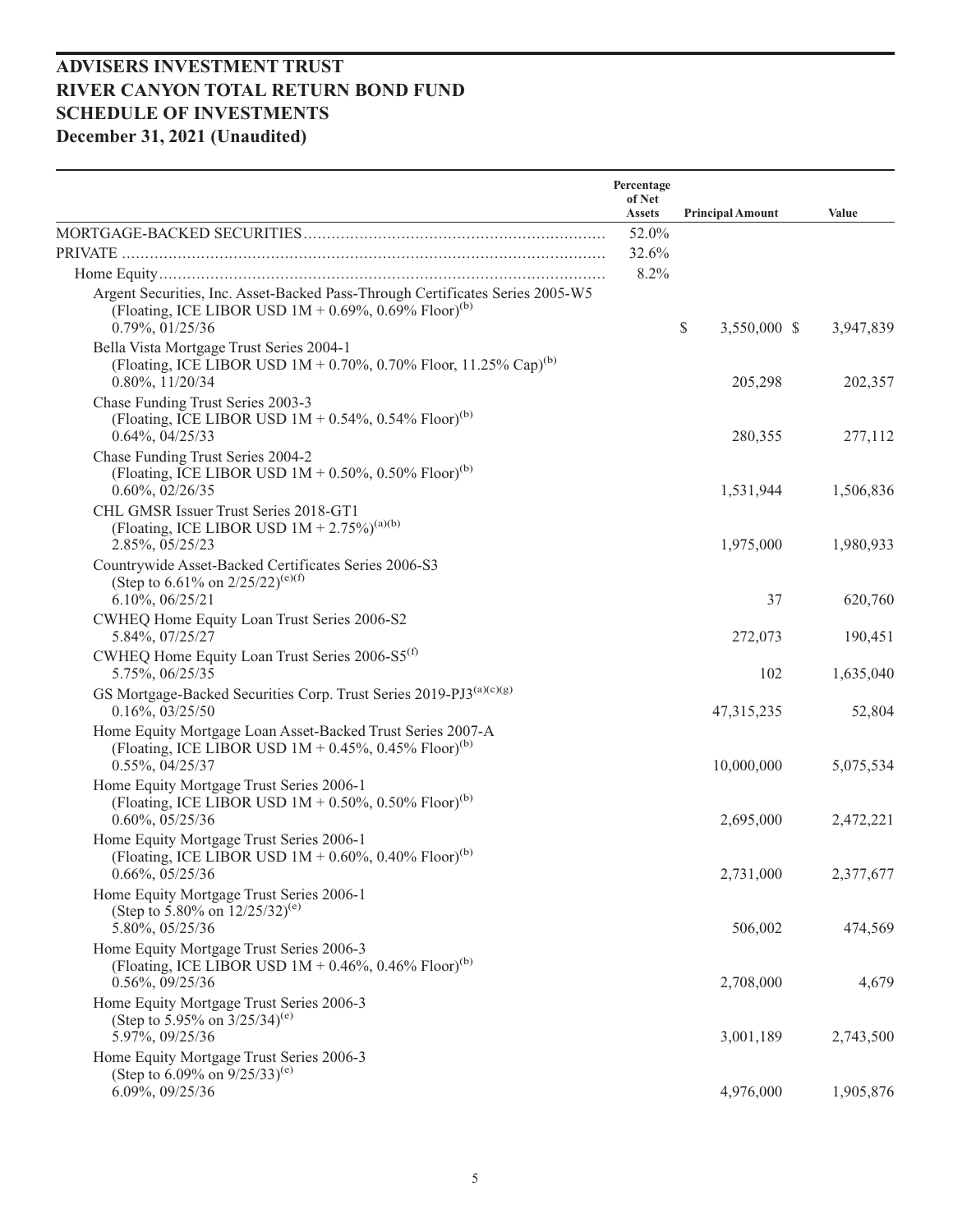|                                                                                                                                                                         | Percentage<br>of Net<br><b>Assets</b> | <b>Principal Amount</b> | Value      |
|-------------------------------------------------------------------------------------------------------------------------------------------------------------------------|---------------------------------------|-------------------------|------------|
| Home Equity Mortgage Trust Series 2006-4<br>(Floating, ICE LIBOR USD $1M + 0.50\%$ , 0.50% Floor) <sup>(b)</sup><br>0.59%, 11/25/36                                     |                                       | \$<br>1,354,000 \$      | 2,815      |
| Home Equity Mortgage Trust Series 2006-4<br>(Floating, ICE LIBOR USD $1M + 0.61\%$ , 0.61% Floor) <sup>(b)</sup><br>3.99%, 11/25/36                                     |                                       | 4,391,000               | 128        |
| Home Equity Mortgage Trust Series 2006-4<br>(Step to 4.13% on $12/25/36$ <sup>(e)</sup><br>6.17%, 11/25/36                                                              |                                       | 5,278,626               | 4,841,481  |
| Home Equity Mortgage Trust Series 2006-4<br>(Step to 4.13% on $12/25/36$ <sup>(e)</sup><br>6.23%, 11/25/36                                                              |                                       | 3,943,796               | 1,899,601  |
| Home Equity Mortgage Trust Series 2006-5<br>(Floating, ICE LIBOR USD $1M + 0.40\%$ , 0.40% Floor) <sup>(b)</sup><br>$0.50\%, 01/25/37$                                  |                                       | 325,277                 | 40,641     |
| Home Equity Mortgage Trust Series 2006-5 <sup>(h)</sup><br>6.00%, 01/25/37                                                                                              |                                       | 8,393,363               | 7,710,271  |
| Indymac Residential Mortgage-Backed Trust Series 2005-L3<br>(Floating, ICE LIBOR USD $1M + 0.44\%$ , 0.44% Floor) <sup>(b)</sup><br>$0.54\%, 12/25/38$                  |                                       | 1,201,972               | 895,469    |
| JP Morgan Resecuritization Trust Series 2009-7 <sup>(a)(c)</sup><br>7.00%, 09/27/37                                                                                     |                                       | 9,598,540               | 5,653,640  |
| Lehman Mortgage Trust Series 2008-4<br>(Floating, ICE LIBOR USD $1M + 0.38\%$ , 0.38% Floor, 7.00% Cap) <sup>(b)</sup><br>$0.48\%, 01/25/37$                            |                                       | 5,777,834               | 1,412,193  |
| Morgan Stanley ABS Capital I, Inc. Series 2002-HE3<br>(Floating, ICE LIBOR USD $1M + 1.08\%$ , $1.08\%$ Floor) <sup>(b)</sup><br>1.18%, 03/25/33                        |                                       | 49,094                  | 48,796     |
| Morgan Stanley ABS Capital I, Inc. Trust Series 2004-HE9<br>(Floating, ICE LIBOR USD $1M + 0.89\%$ , 0.89% Floor) <sup>(b)</sup><br>0.99%, 11/25/34                     |                                       | 1,952,999               | 1,940,351  |
| MRA Issuance Trust Series 2021-EBO4<br>(Floating, ICE LIBOR USD $1M + 1.75\%$ , 1.75% Floor) <sup>(a)(b)</sup><br>1.85%, 02/16/22                                       |                                       | 25,000,000              | 25,002,593 |
| Nomura Asset Acceptance Corp. Alternative Loan Trust Series 2007-1<br>(Step to 4.64% on $2/25/22^{(e)}$<br>5.82%, 03/25/47                                              |                                       | 689,367                 | 715,764    |
| Residential Asset Securitization Trust Series 2006-A6<br>(Floating, 5.90% - ICE LIBOR USD 1M, 5.90% Cap) <sup>(b)(g)</sup><br>5.80%, 07/25/36                           |                                       | 11,865,975              | 2,567,709  |
| TBW Mortgage-Backed Trust Series 2006-5<br>$6.70\%, 11/25/36$                                                                                                           |                                       | 9,215,000               | 2,225,611  |
| Triangle Re Ltd. Series 2021-2<br>(Floating, ICE LIBOR USD $1M + 2.05\%$ , 2.05% Floor) <sup>(a)(b)</sup><br>2.15%, 10/25/33                                            |                                       | 5,000,000               | 5,002,854  |
| WaMu Mortgage Pass-Through Certificates Trust Series 2005-AR2<br>(Floating, ICE LIBOR USD $1M + 0.70\%$ , 0.70% Floor, 10.50% Cap) <sup>(b)</sup><br>$0.80\%, 01/25/45$ |                                       | 98,097                  | 98,085     |
| <b>Total Home Equity</b><br>(Cost \$82,486,331)                                                                                                                         |                                       |                         | 85,526,190 |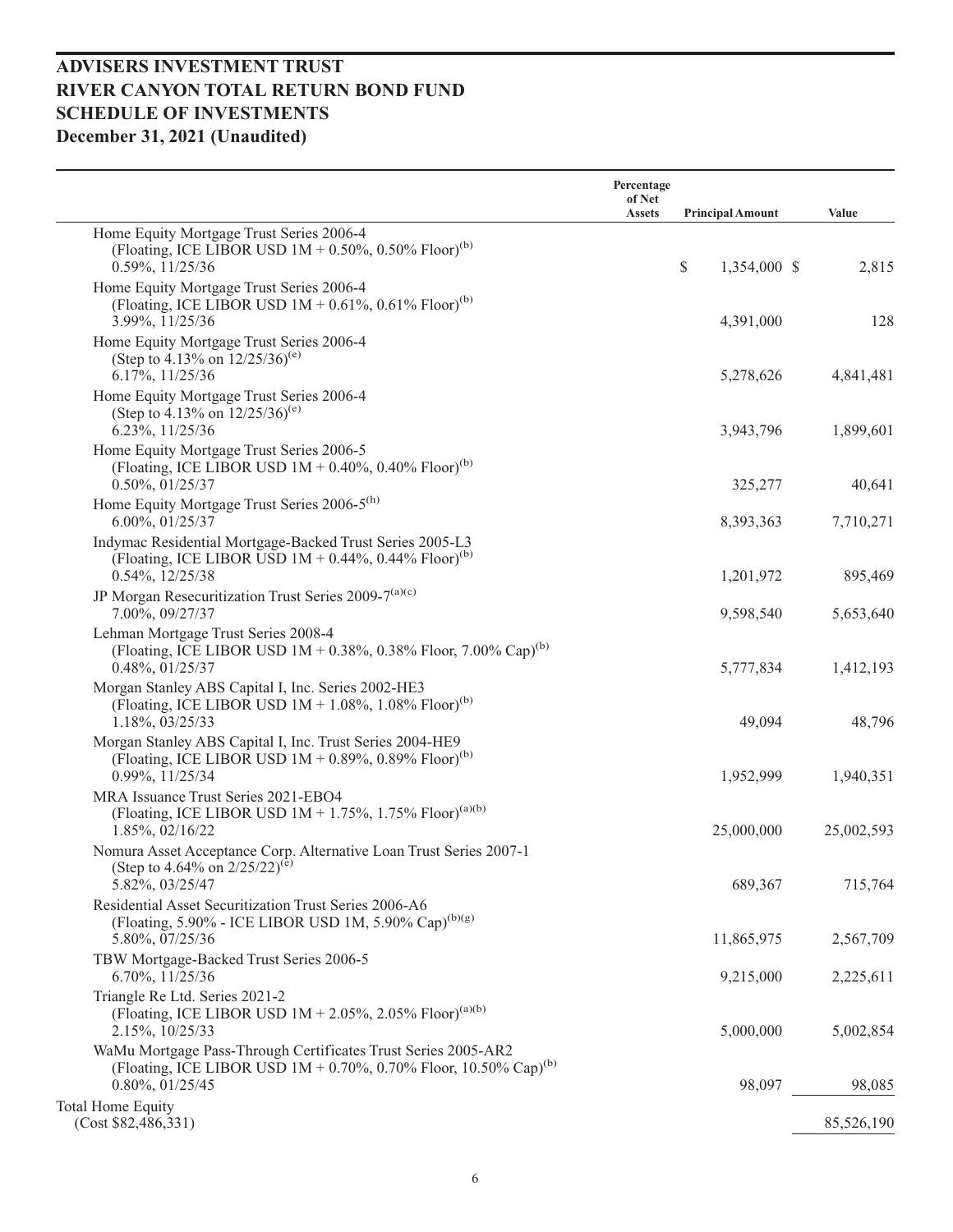|                                                                                                                                                        | Percentage<br>of Net<br><b>Assets</b> | <b>Principal Amount</b> | Value       |
|--------------------------------------------------------------------------------------------------------------------------------------------------------|---------------------------------------|-------------------------|-------------|
|                                                                                                                                                        | 24.4%                                 |                         |             |
| CSMC Note Series $2020-522F^{(d)}$<br>6.03%, 09/22/22                                                                                                  |                                       | \$<br>8,443,755 \$      | 8,443,755   |
| CSMC Series 2020-522F<br>(Floating, ICE LIBOR USD $1M + 3.74\%$ , 4.14% Floor) <sup>(a)(b)</sup><br>4.14%, 09/16/25                                    |                                       | 40,000,000              | 40,369,292  |
| CSMC Series 2020-TMIC<br>(Floating, ICE LIBOR USD $1M + 3.00\%$ , 3.25% Floor) <sup>(a)(b)</sup><br>3.25%, 12/15/35                                    |                                       | 15,000,000              | 15,068,083  |
| CSMC Series 2020-TMIC<br>(Floating, ICE LIBOR USD $1M + 5.00\%$ , 5.25% Floor) <sup>(a)(b)</sup><br>5.25%, 12/15/35                                    |                                       | 5,000,000               | 5,094,033   |
| CSMC Series 2021-BPNY<br>(Floating, ICE LIBOR USD $1M + 3.71\%$ , 3.71% Floor) <sup>(a)(b)</sup><br>3.82%, 08/15/23                                    |                                       | 23,000,000              | 22,964,847  |
| CSMC Series 2021-BRIT<br>(Floating, ICE LIBOR USD $1M + 3.46\%$ , 3.71% Floor) <sup>(a)(b)</sup><br>3.71%, 05/15/23                                    |                                       | 56,521,000              | 56,233,359  |
| CSMC Series 2021-SRDC<br>(Floating, ICE LIBOR USD $1M + 4.14\%$ , 4.15% Floor) <sup>(a)(b)</sup><br>4.25%, 11/15/23                                    |                                       | 33,900,000              | 33,899,932  |
| CSMC Series 2021-WEHO<br>(Floating, ICE LIBOR USD $1M + 3.97\%$ , 3.97% Floor) <sup>(a)(b)</sup><br>4.08%, 04/15/23                                    |                                       | 60,831,419              | 61,014,357  |
| CSMC Trust Series 2020-LOTS<br>(Floating, ICE LIBOR USD $1M + 3.97\%$ , 4.72% Floor) <sup>(a)(b)</sup><br>4.72%, 07/15/22                              |                                       | 12,417,940              | 12,423,331  |
| Total Commercial Mortgage-Backed Securities<br>(Cost \$255,337,953)                                                                                    |                                       |                         | 255,510,989 |
|                                                                                                                                                        | 19.4%                                 |                         |             |
| FREMF Mortgage Trust Series 2019-KF59<br>(Floating, ICE LIBOR USD $1M + 6.00\%$ , 6.00% Floor) <sup>(a)(b)</sup><br>6.09%, 02/25/29                    |                                       | 40,332,948              | 41,146,987  |
| Government National Mortgage Association Series 2016-116 <sup>(g)</sup><br>3.50%, 11/20/44                                                             |                                       | 9,486,594               | 969,855     |
| Government National Mortgage Association Series 2016-60 <sup>(g)</sup><br>3.50%, 05/20/46                                                              |                                       | 4,575,269               | 750,766     |
| Government National Mortgage Association Series 2017-117<br>(Floating, 6.20% - ICE LIBOR USD 1M, 6.20% Cap) <sup>(b)(g)</sup><br>$6.10\%, 08/20/47$    |                                       | 2,893,925               | 565,191     |
| Government National Mortgage Association Series 2017-68<br>(Floating, 6.15% - ICE LIBOR USD 1M, 6.15% Cap) <sup>(b)(g)</sup><br>6.05%, 05/20/47        |                                       | 9,174,859               | 1,756,088   |
| Government National Mortgage Association Series 2019-112 <sup>(g)</sup><br>3.50%, 04/20/49                                                             |                                       | 131,578                 | 4,300       |
| Government National Mortgage Association Series 2019-112 <sup>(g)</sup><br>3.50%, 09/20/49                                                             |                                       | 527,506                 | 30,852      |
| Government National Mortgage Association Series 2019-121<br>(Floating, $6.05\%$ - ICE LIBOR USD 1M, $6.05\%$ Cap) <sup>(b)(g)</sup><br>5.95%, 10/20/49 |                                       | 5,842,873               | 723,850     |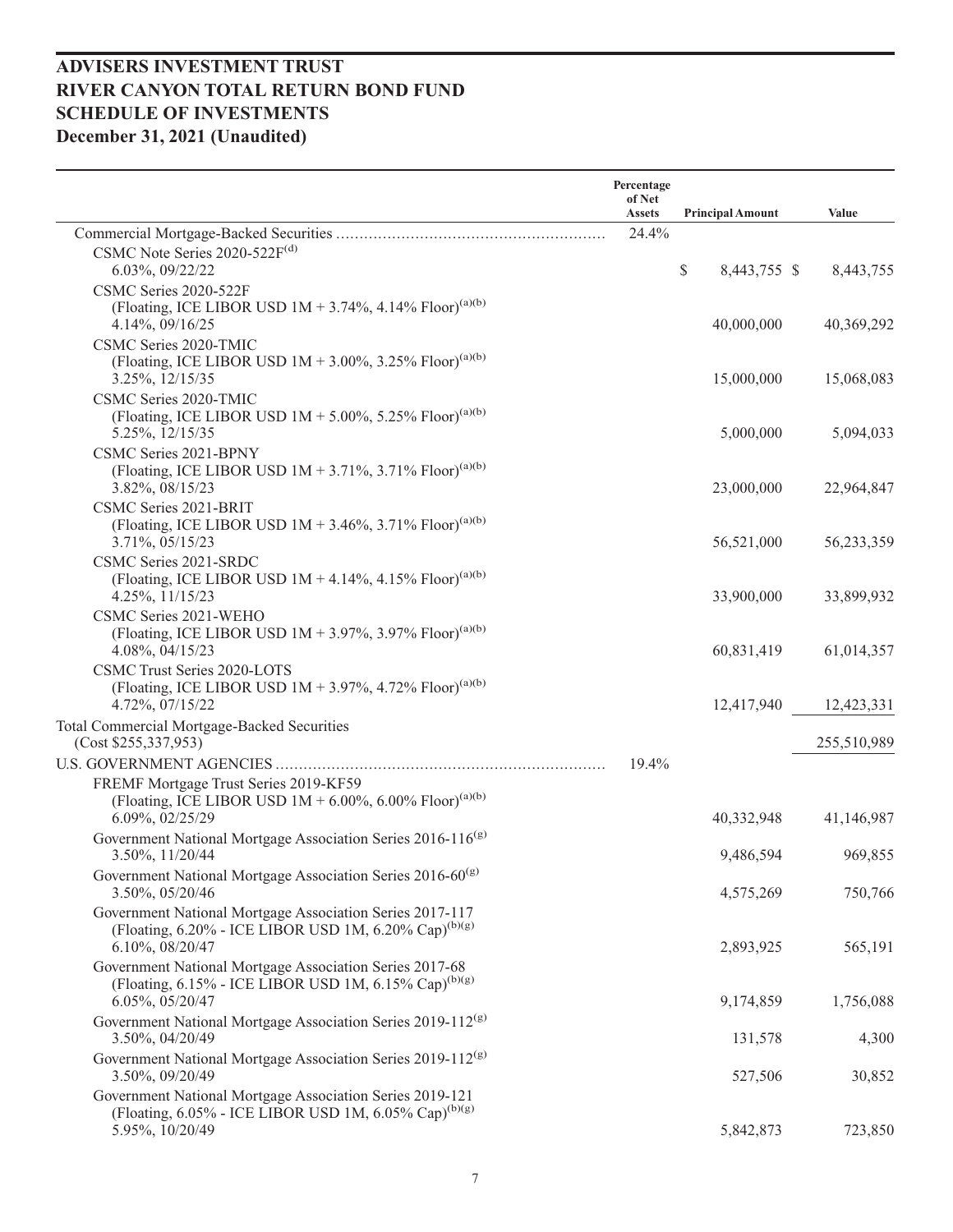|                                                                                                                              | Percentage<br>of Net |                         |            |
|------------------------------------------------------------------------------------------------------------------------------|----------------------|-------------------------|------------|
|                                                                                                                              | <b>Assets</b>        | <b>Principal Amount</b> | Value      |
| Government National Mortgage Association Series 2019-128 <sup>(g)</sup><br>4.00%, 10/20/49                                   |                      | \$<br>12,630,973 \$     | 1,505,475  |
| Government National Mortgage Association Series 2019-145 <sup>(g)</sup><br>3.50%, 08/20/49                                   |                      | 3,397,093               | 130,179    |
| Government National Mortgage Association Series 2019-151 <sup>(g)</sup><br>3.00%, 12/20/49                                   |                      | 13,546,082              | 1,418,726  |
| Government National Mortgage Association Series 2019-156 <sup>(c)(g)</sup><br>$0.53\%, 11/16/61$                             |                      | 9,143,178               | 511,252    |
| Government National Mortgage Association Series 2019-81 <sup>(c)(g)</sup><br>$0.88\%, 02/16/61$                              |                      | 11,153,024              | 767,375    |
| Government National Mortgage Association Series 2020-104 <sup>(g)</sup><br>3.00%, 07/20/50                                   |                      | 67,870,952              | 7,690,353  |
| Government National Mortgage Association Series 2020-105 <sup>(c)(g)</sup><br>$0.82\%, 03/16/62$                             |                      | 33,021,352              | 2,352,960  |
| Government National Mortgage Association Series 2020-107 <sup>(g)</sup>                                                      |                      |                         |            |
| 3.00%, 07/20/50<br>Government National Mortgage Association Series 2020-118 <sup>(c)(g)</sup>                                |                      | 11,580,368              | 1,424,272  |
| 0.91%, 06/16/62<br>Government National Mortgage Association Series 2020-123 <sup>(g)</sup>                                   |                      | 120,821,263             | 9,237,837  |
| 2.50%, 08/20/50<br>Government National Mortgage Association Series 2020-133 <sup>(g)</sup>                                   |                      | 31,935,099              | 3,679,833  |
| 2.50%, 09/20/50<br>Government National Mortgage Association Series 2020-144 <sup>(g)</sup>                                   |                      | 17,515,627              | 2,084,290  |
| 2.50%, 09/20/50<br>Government National Mortgage Association Series 2020-146 <sup>(g)</sup>                                   |                      | 17,964,002              | 1,390,599  |
| 2.50%, 10/20/50<br>Government National Mortgage Association Series 2020-160 <sup>(g)</sup>                                   |                      | 46,878,227              | 5,405,064  |
| 2.50%, 10/20/50<br>Government National Mortgage Association Series 2020-166 <sup>(g)</sup>                                   |                      | 75,484,635              | 9,172,094  |
| 3.00%, 11/20/50                                                                                                              |                      | 27,281,678              | 3,741,756  |
| Government National Mortgage Association Series 2020-167 <sup>(g)</sup><br>2.50%, 11/20/50                                   |                      | 88,179,801              | 10,042,975 |
| Government National Mortgage Association Series 2020-173 <sup>(g)</sup><br>2.50%, 11/20/50                                   |                      | 44,879,017              | 5,172,486  |
| Government National Mortgage Association Series 2020-176 <sup>(g)</sup><br>2.00%, 11/20/50                                   |                      | 22,326,729              | 2,144,565  |
| Government National Mortgage Association Series 2020-176 <sup>(g)</sup><br>2.50%, 11/20/50                                   |                      | 9,459,323               | 820,099    |
| Government National Mortgage Association Series 2020-188 <sup>(g)</sup><br>2.50%, 12/20/50                                   |                      | 23,346,053              | 2,707,496  |
| Government National Mortgage Association Series 2020-32 <sup>(g)</sup><br>3.50%, 03/20/50                                    |                      | 9,600,002               | 546,516    |
| Government National Mortgage Association Series 2020-47 <sup>(g)</sup><br>3.50%, 04/20/50                                    |                      | 4,607,987               | 308,913    |
| Government National Mortgage Association Series 2020-62 <sup>(g)</sup><br>3.00%, 05/20/50                                    |                      | 15,535,310              | 1,788,030  |
| Government National Mortgage Association Series 2020-62<br>(Floating, 6.15% - ICE LIBOR USD 1M, 6.15% Cap) <sup>(b)(g)</sup> |                      |                         |            |
| 6.05%, 05/20/50                                                                                                              |                      | 3,769,306               | 683,609    |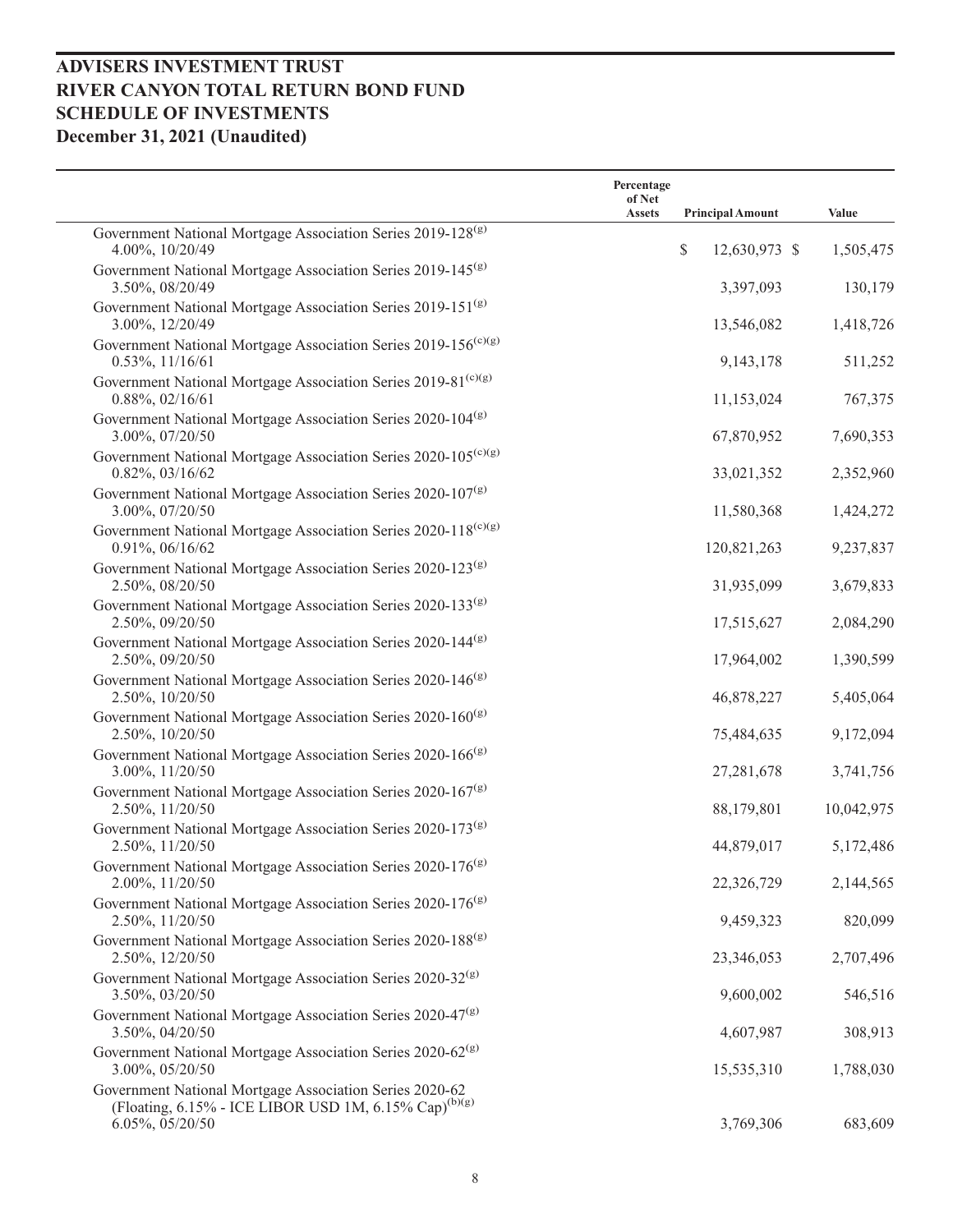|                                                                                                                                                       | Percentage<br>of Net |                         |               |
|-------------------------------------------------------------------------------------------------------------------------------------------------------|----------------------|-------------------------|---------------|
|                                                                                                                                                       | <b>Assets</b>        | <b>Principal Amount</b> | Value         |
| Government National Mortgage Association Series 2020-78<br>(Floating, $6.15\%$ - ICE LIBOR USD 1M, $6.15\%$ Cap) <sup>(b)(g)</sup><br>6.05%, 06/20/50 |                      | \$<br>28,494,591 \$     | 5,959,448     |
| Government National Mortgage Association Series 2020-93 <sup>(g)</sup><br>3.00%, 04/20/50                                                             |                      | 1,283,400               | 79,020        |
| Government National Mortgage Association Series 2021-1 <sup>(g)</sup><br>2.50%, 01/20/51                                                              |                      | 28,611,888              | 3,269,741     |
| Government National Mortgage Association Series 2021-135 <sup>(g)</sup><br>2.50%, 08/20/51                                                            |                      | 53,843,641              | 6,756,882     |
| Government National Mortgage Association Series 2021-15 <sup>(g)</sup><br>2.50%, 01/20/51                                                             |                      | 7,135,600               | 849,828       |
| Government National Mortgage Association Series 2021-155 <sup>(g)</sup><br>3.00%, 09/20/51                                                            |                      | 35,002,370              | 4,416,823     |
| Government National Mortgage Association Series 2021-158 <sup>(g)</sup><br>2.50%, 09/20/51                                                            |                      | 41,551,672              | 4,710,073     |
| Government National Mortgage Association Series 2021-30 <sup>(g)</sup><br>2.50%, 02/20/51                                                             |                      | 124,403,252             | 14,465,830    |
| Government National Mortgage Association Series 2021-45 <sup>(c)(g)</sup><br>$0.84\%, 04/16/63$                                                       |                      | 36,746,953              | 2,813,156     |
| Government National Mortgage Association Series 2021-58 <sup>(g)</sup><br>3.00%, 09/20/49                                                             |                      | 11,343,551              | 1,249,655     |
| Government National Mortgage Association Series 2021-66 <sup>(g)</sup><br>3.00%, 04/20/51                                                             |                      | 18,743,086              | 2,524,188     |
| Government National Mortgage Association Series 2021-7 <sup>(g)</sup><br>2.50%, 01/20/51                                                              |                      | 29,772,117              | 3,636,926     |
| Government National Mortgage Association Series 2021-70 <sup>(c)(g)</sup><br>$0.70\%, 04/16/63$                                                       |                      | 325,822,995             | 22,726,415    |
| Government National Mortgage Association Series 2021-77 <sup>(g)</sup><br>2.50%, 05/20/51                                                             |                      | 20,515,266              | 2,540,040     |
| Government National Mortgage Association Series 2021-9 <sup>(g)</sup><br>2.50%, 01/20/51                                                              |                      | 56,559,282              | 6,595,010     |
| TOTAL U.S. GOVERNMENT AGENCIES<br>(Cost \$209, 716, 556)                                                                                              |                      |                         | 203, 267, 678 |
| TOTAL MORTGAGE-BACKED SECURITIES<br>(Cost \$547,540,840)                                                                                              |                      |                         | 544,304,857   |
|                                                                                                                                                       | $4.3\%$              |                         |               |
| <b>U.S. Treasury Note</b><br>0.50%, 02/28/26                                                                                                          |                      | 46,880,000              | 45,570,656    |
| TOTAL U.S. TREASURY OBLIGATIONS<br>(Cost \$46,366,562)                                                                                                |                      |                         | 45,570,656    |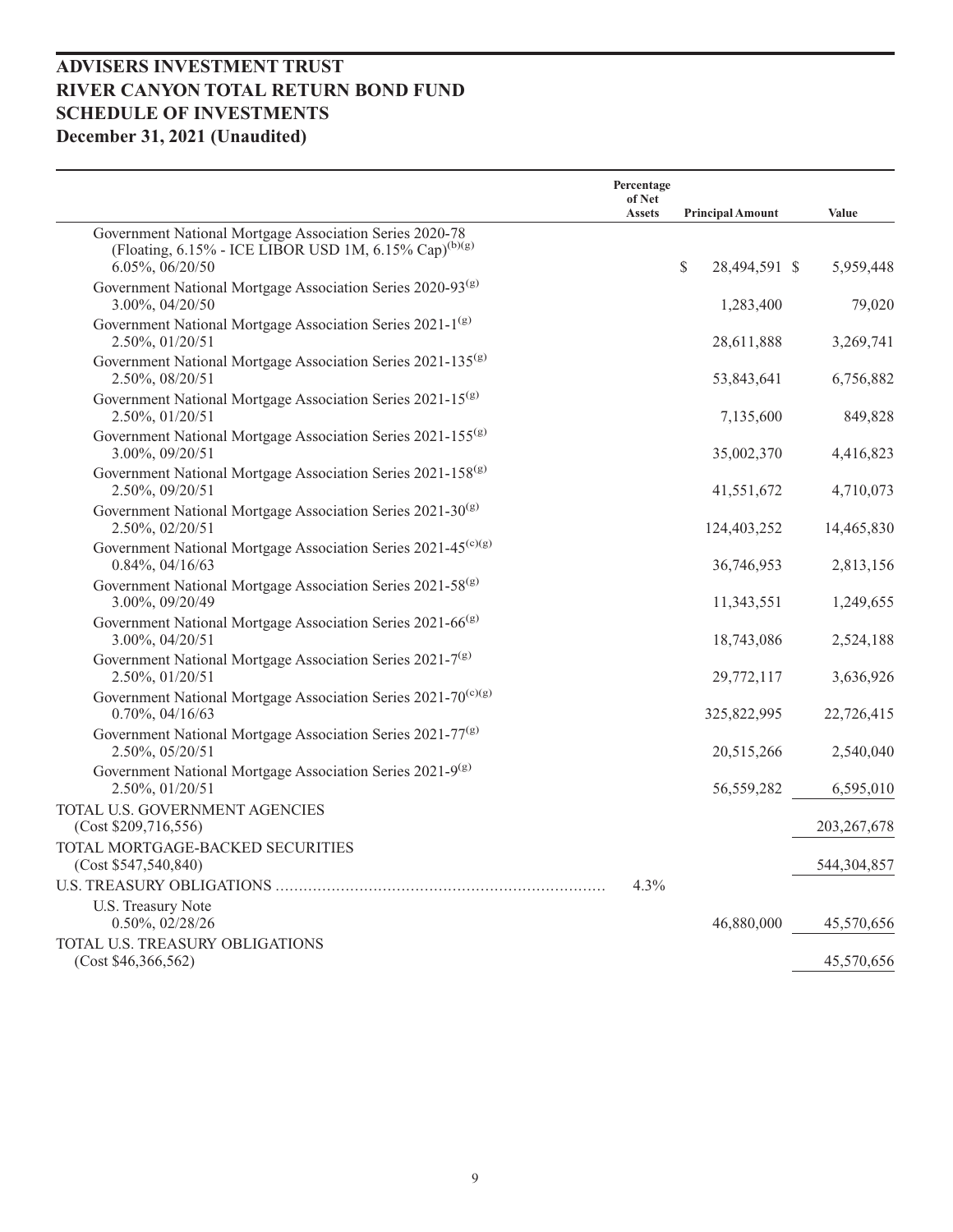|                                                                                                                                                                                                                                | Percentage<br>of Net<br><b>Assets</b> | <b>Principal Amount</b>       | Value           |
|--------------------------------------------------------------------------------------------------------------------------------------------------------------------------------------------------------------------------------|---------------------------------------|-------------------------------|-----------------|
|                                                                                                                                                                                                                                | 3.8%                                  |                               |                 |
| GDB Debt Recovery Authority of Commonwealth Puerto Rico Taxable Revenue<br><b>B</b> ond<br>7.50%, 08/20/40                                                                                                                     |                                       | $\mathbb{S}$<br>34,441,256 \$ | 32,805,296      |
| Puerto Rico Sales Tax Financing Corp. Sales Tax Revenue Capital Appreciation<br>Restructured Series <sup>(i)</sup><br>$0.00\%, 07/01/51$                                                                                       |                                       | 27,409,000                    | 6,715,597       |
| TOTAL MUNICIPAL BONDS<br>(Cost \$35,916,661)                                                                                                                                                                                   |                                       |                               | 39,520,893      |
|                                                                                                                                                                                                                                | Percentage<br>of Net<br><b>Assets</b> | <b>Shares</b>                 | Value           |
|                                                                                                                                                                                                                                | $0.9\%$                               |                               |                 |
| Northern Institutional Treasury Portfolio (Premier Class), 0.00% <sup>(j)</sup><br>TOTAL SHORT-TERM INVESTMENTS                                                                                                                |                                       | 9,913,860                     | 9,913,860       |
| (Cost \$9,913,860)                                                                                                                                                                                                             |                                       |                               | 9,913,860       |
| TOTAL INVESTMENTS                                                                                                                                                                                                              | 104.9%                                |                               | 1,098,452,907   |
|                                                                                                                                                                                                                                | Percentage<br>of Net<br><b>Assets</b> | <b>Principal Amount</b>       | Value           |
|                                                                                                                                                                                                                                | (5.5)                                 |                               |                 |
| RBC Capital Markets LLC, 0.10% (Reverse Repurchase Agreement dated<br>$12/07/21$ to be repurchased at \$14,626,544 on 01/14/22. Collateralized by<br>U.S. Treasury Note, 0.50%, with a value of \$14,581,055, due at 02/28/26) |                                       | (14,625,000)                  | (14,625,000)    |
| RBC Capital Markets LLC, 0.10% (Reverse Repurchase Agreement dated<br>12/08/21 to be repurchased at \$31,006,831 on 01/18/22. Collateralized by<br>U.S. Treasury Note, 0.50%, with a value of \$30,989,601, due at 02/28/26)   |                                       | (31,003,300)                  | (31,003,300)    |
| RBC Capital Markets LLC, 0.28% (Reverse Repurchase Agreement dated<br>12/08/21 to be repurchased at \$7,295,964 on 01/05/22. Collateralized by<br>Boeing (The) Co., 5.81%, with a value of \$7,471,776, due at 05/01/50)       |                                       | (7,294,375)                   | (7,294,375)     |
| RBC Capital Markets LLC, 0.45% (Reverse Repurchase Agreement dated<br>12/08/21 to be repurchased at \$4,260,500 on 01/04/22. Collateralized by New<br>Residential Investment Corp., 6.25%, with a value of \$5,273,258, due at |                                       |                               |                 |
| 10/15/25<br>TOTAL REVERSE REPURCHASE AGREEMENTS                                                                                                                                                                                |                                       | (4,259,063)                   | (4,259,063)     |
| (Cost \$(57,181,738))                                                                                                                                                                                                          |                                       |                               | (57, 181, 738)  |
|                                                                                                                                                                                                                                | 0.6%                                  |                               | 5,855,442       |
|                                                                                                                                                                                                                                | 100.0%                                |                               | \$1,047,126,611 |